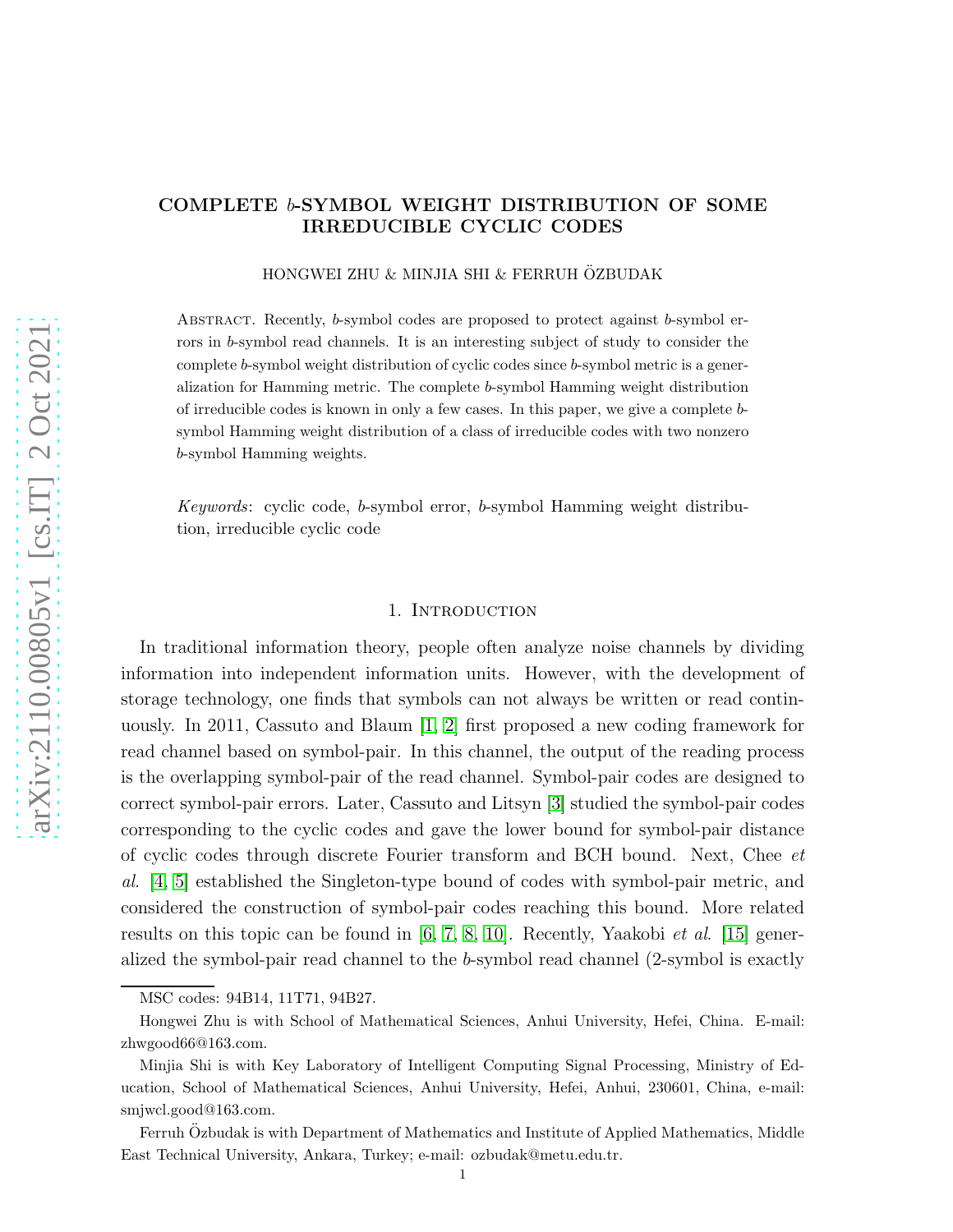symbol-pair) and gave a decoding algorithm based on a bounded distance decoder for the cyclic code, where  $b \ge 1$ . When  $b = 1$ , the 1-symbol weight is exactly Hamming weight. Ding *et al.* [\[8\]](#page-12-7) established the Singleton-type bound for b-symbol codes, and constructed several infinite families of linear maximum distance separable (MDS) bsymbol codes. In the b-symbol read channel, one tends to consider the cyclic codes. Important motivations for considering cyclic codes include that cyclic shifting does not change the b-symbol weight of the codeword, there are good decoding algorithms and cyclic codes have good algebraic structure. Hence it is natural to consider b-symbol weight distribution of cyclic codes. It is well known that the problem of determining the weight distribution of an irreducible cyclic code is notoriously difficult in general. Similar difficulty holds in the case of arbitrary cyclic codes and also for their b-symbol weights, in general. There are only few cases that the b-symbol weight distribution of cyclic codes are completely determined. Sun *et al.* [\[14\]](#page-12-10) gave the 2-symbol distance distribution of a class of repeated-root cyclic codes over finite fields. Using geometric approach, Shi it et al. [\[13\]](#page-12-11) obtain, among other results, tight lower and upper bounds on b-symbol Hamming weight of arbitrary cyclic codes and a class of irreducible cyclic codes with constant b-symbol Hamming weight.

In this paper we consider a natural next step after [\[13\]](#page-12-11). We completely determine the b-symbol weight distribution of irreducible cyclic codes of length n over  $\mathbb{F}_q$ if gcd  $\left(\frac{q^r-1}{q-1}\right)$  $\frac{q^r-1}{q-1}, \frac{q^r-1}{n}$  $\left(\frac{n-1}{n}\right)$  = 2 with  $n \mid (q^r - 1)$  and  $r \ge 2$ . These results correspond to twoweight cyclic codes over the alphabet  $\mathbb{F}_q \times \cdots \times \mathbb{F}_q = \mathbb{F}_q^b$ , which is not a field (see Remark [3.2](#page-5-0) below). It turns out that the complete determination of b-symbol weights of these irreducible cyclic codes are more difficult and we obtain our results up to a new invariant  $\mu(b)$  that we introduce in Definition [2.2](#page-3-0) below. We find that  $\mu(b)$  is a natural arithmetic and geometric invariant and we determine it exactly if  $b = r$ . We also obtain numerical results for  $2 \leq b < r$ .

Our main results are Theorems [3.1](#page-4-0) and [3.3.](#page-5-1) These results are stronger than the bsymbol weight distributions as we determine the b-symbol weight of any given codeword for the irreducible cyclic codes of this paper. Another important problem in this area is construction of maximum distance separable  $(MDS)$  b-symbol codes. There are interesting constructions in the recent literature using various methods, for example [\[4,](#page-12-3) [5,](#page-12-4) [7,](#page-12-6) [8,](#page-12-7) [10\]](#page-12-8). As a consequence of Theorem [3.3](#page-5-1) we observe that all of the irreducible cyclic codes we study here are MDS b-symbol if  $b = r$ .

This paper is organized as follows. In section 2, we introduce basic notations and definitions. In section 3, we show the main results. In section 4, we give the detailed proof of the main results. In the appendix, using exponent sum, we give another proof to show the equality [\(15\)](#page-9-0) holds.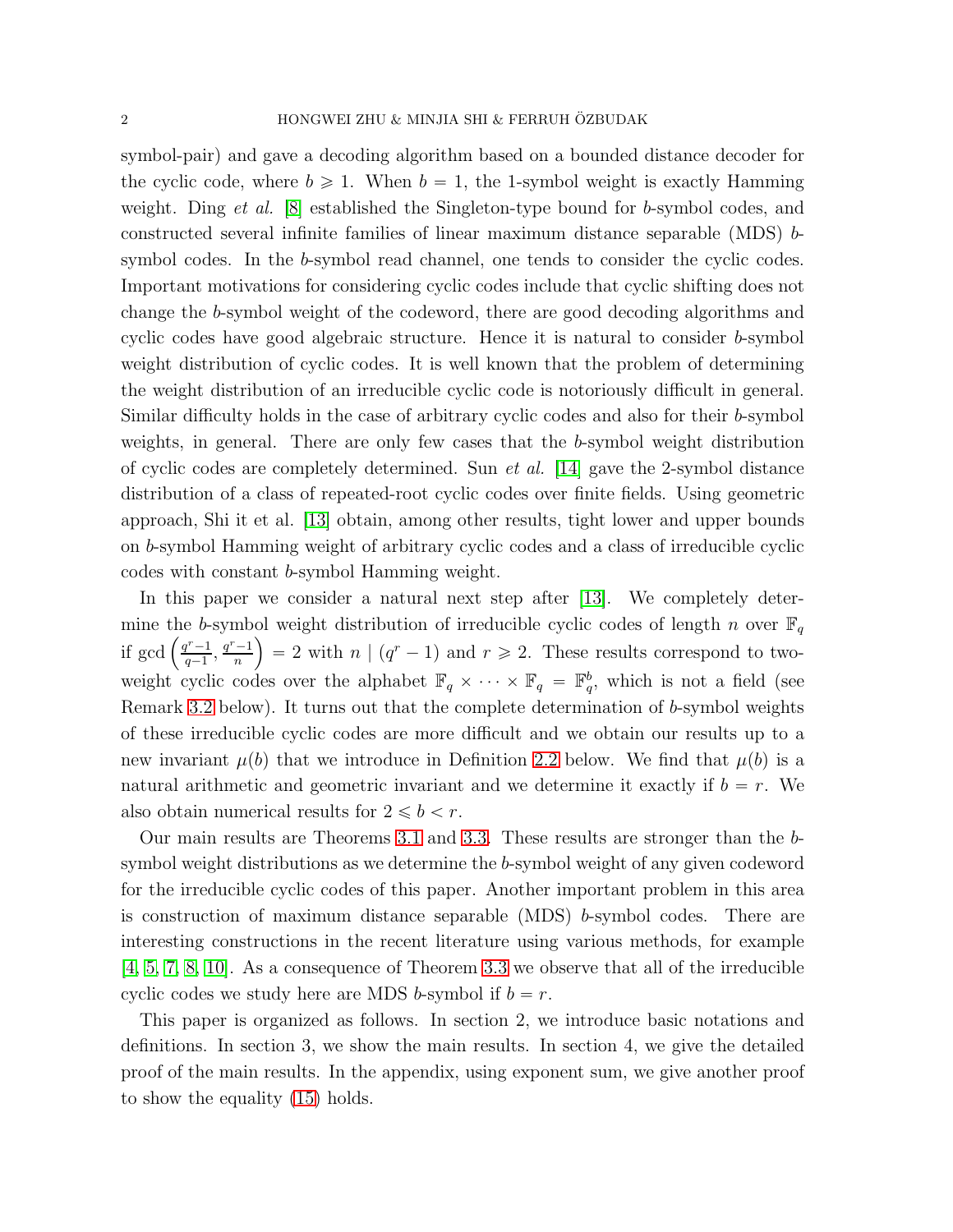# 2. Preliminaries

Throughout this paper we assume and fix the following:

- $\mathbb{F}_q$ : finite field with q elements.
- $\mathbb{F}_q^*$ :  $\mathbb{F}_q \backslash \{0\}$ .
- $q = p^e$ ,  $p = \text{char } \mathbb{F}_q$  and p is odd.
- $\bullet$   $r \geq 2$ : an *even* integer.
- $nN = q^r 1$ , where  $n, N$  are positive integers.
- $\bullet$  gcd  $\left(\frac{q^r-1}{q-1}\right)$  $\frac{q^{r}-1}{q-1}, N$  = 2.
- $2 \leq b \leq n-1$ : an integer.
- $\bullet$   $\eta \in \mathbb{F}_{q^r}$ : a primitive  $(q^r-1)$ -th root of 1, or equivalently a primitive element of  $\mathbb{F}_{q^r}.$
- Tr :  $\mathbb{F}_{q^r} \to \mathbb{F}_q$ : the trace map defined as  $x \mapsto x + x^q + \cdots + x^{q^{r-1}}$ .

Denote by  $w(\mathbf{x})$  or  $w_H(\mathbf{x})$  the Hamming weight of  $\mathbf{x} \in \mathbb{F}_q^n$ . The b-symbol Hamming weight  $w_b(\mathbf{x})$  of  $\mathbf{x} = (x_0, \dots, x_{n-1}) \in \mathbb{F}_q^n$  is defined as the Hamming weight of  $\pi_b(\mathbf{x})$ , where

<span id="page-2-0"></span>(1) 
$$
\pi_b(\mathbf{x}) = ((x_0, \ldots, x_{b-1}), (x_1, \ldots, x_b), \cdots, (x_{n-1}, \ldots, x_{b+n-2 \pmod{n}}))
$$

is in  $(\mathbb{F}_q^b)^n$ . When  $b = 1, w_1(\mathbf{x})$  is exactly the Hamming weight of **x**. For any **x**,  $\mathbf{y} \in \mathbb{F}_q^N$ , we have  $\pi_b(\mathbf{x} + \mathbf{y}) = \pi_b(\mathbf{x}) + \pi_b(\mathbf{y})$ , and the b-symbol distance (b-distance for short)  $d_b(\mathbf{x}, \mathbf{y})$  between **x** and **y** is defined as  $d_b(\mathbf{x}, \mathbf{y}) = w_b(\mathbf{x} - \mathbf{y})$ . Let  $A_i^{(b)}$  denote the number of codewords with b-symbol Hamming weight  $i$  in a code  $C$  of length  $n$ . The b-symbol Hamming weight enumerator of  $C$  is defined by

$$
1 + A_1^{(b)}T + A_2^{(b)}T^2 + \cdots + A_n^{(b)}T^n.
$$

Ding *et al.* [\[8\]](#page-12-7) established a Singleton-type bound for b-symbol codes. Let  $q \geq 2$  and  $b \leq d_b(C) \leq n$ . If C is an  $(n, M, d_b(C))_q$  b-symbol code, then we have  $M \leq q^{n-d_b(C)+b}$ . An  $(n, M, d_b(C))_q$  b-symbol code C with  $M = q^{n-d_b(C)+b}$  is called a maximum distance separable (MDS for short) b-symbol code.

For  $a \in \mathbb{F}_{q^r}$ , let  $c(a) \in \mathbb{F}_q^n$  be the codeword defined as

$$
c(a) = \left( \text{Tr}(a\eta^{0\cdot N}), \text{Tr}(a\eta^{1\cdot N}), \dots, \text{Tr}(a\eta^{j\cdot N}), \dots, \text{Tr}(a\eta^{(n-1)\cdot N}) \right),
$$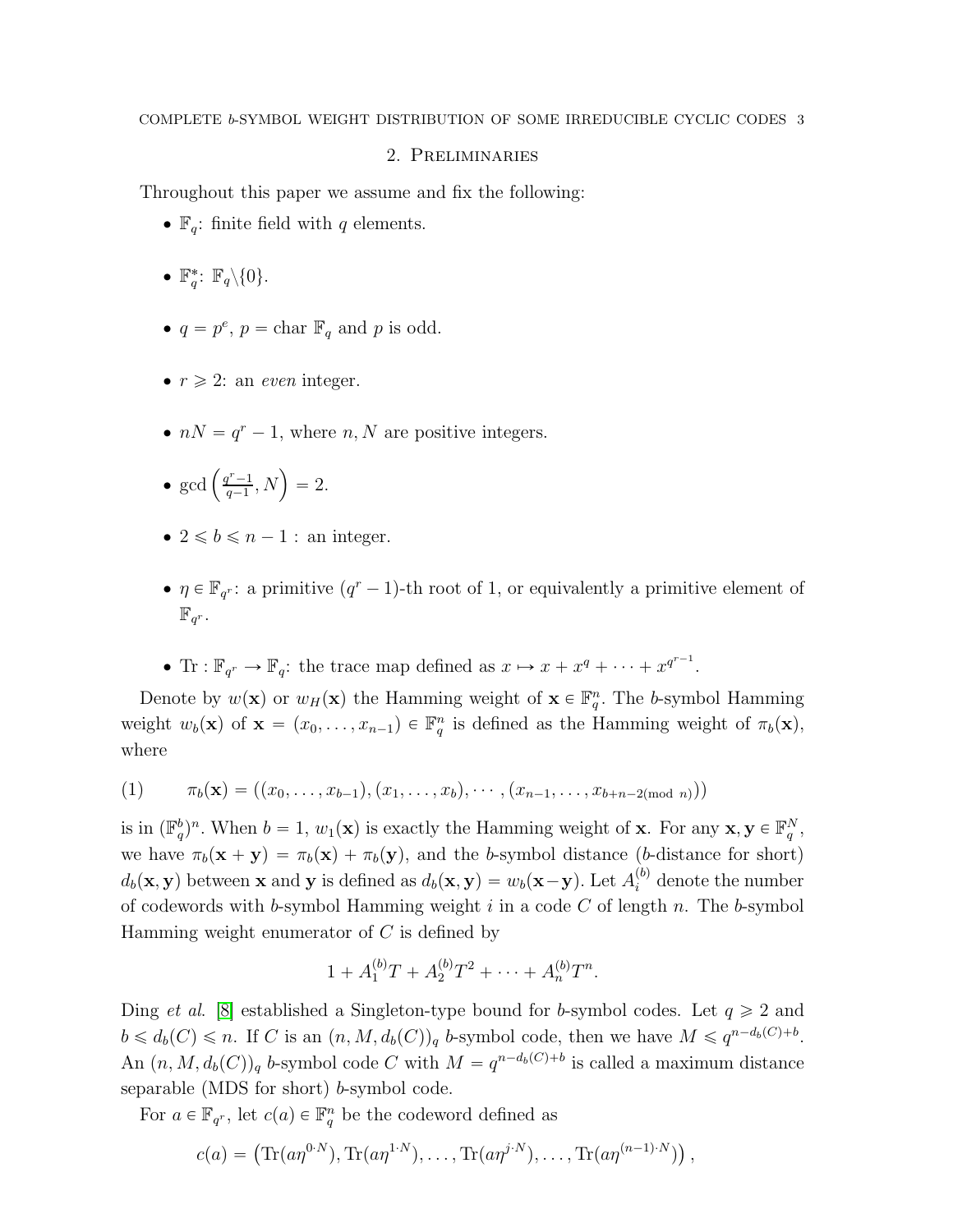where  $0 \leq j \leq n - 1$ .

Let C be the  $\mathbb{F}_q$ -linear code of length n defined as

$$
C = \{c(a) : a \in \mathbb{F}_{q^r}\}.
$$

The following simple lemma is useful.

**Lemma 2.1.** C is the irreducible code of length n over  $\mathbb{F}_q$  and  $\dim_{\mathbb{F}_q} C = r$ .

Next we introduce an important invariant  $\mu(b)$  of the extension  $\mathbb{F}_{q^r}/\mathbb{F}_q$ . First we introduce a subset  $\mathcal{P}(b)$  of  $\mathbb{F}_{q^r}^*$ , which we use in the definition of  $\mu(b)$  below.

<span id="page-3-1"></span>**Definition 2.1.** Let  $2 \le b \le r$  be an integer. It follows from [\[13,](#page-12-11) Corollary 4.1] that the set  $\{1, \eta^N, \eta^{2N}, \ldots, \eta^{(b-1)N}\}$  is linearly independent over  $\mathbb{F}_q$ . Let  $\mathcal{P}(b)$  be the subset of cardinality  $(q^b - 1)/(q - 1)$  in  $\mathbb{F}_{q^r}^*$  defined as

$$
\mathcal{P}(b) = \bigcup_{j=1}^{b-1} \left\{ \eta^{(j-1)N} + x_1 \eta^{jN} + \dots + x_{b-j} \eta^{(b-1)N} : x_1, \dots, x_j \in \mathbb{F}_q \right\} \cup \left\{ \eta^{(b-1)N} \right\}.
$$

**Example 2.1.** *For*  $r \geq 3$  *we have* 

$$
\mathcal{P}(2) = \left\{1 + x_1 \eta^N : x_1 \in \mathbb{F}_q\right\} \cup \left\{\eta^N\right\}
$$

*and*

$$
\mathcal{P}(3) = \left\{ 1 + x_1 \eta^N + x_2 \eta^{2N} : x_1, x_2 \in \mathbb{F}_q \right\} \cup \left\{ \eta^N + x_1 \eta^{2N} : x_1 \in \mathbb{F}_q \right\} \cup \left\{ \eta^{2N} \right\}.
$$

Now we are ready to define the invariant  $\mu(b)$ .

<span id="page-3-0"></span>**Definition 2.2.** For  $2 \leq b \leq r$ , let

$$
\mu(b) = |\{x \in \mathcal{P}(b) : x \text{ is a square in } \mathbb{F}_{q^r}^*\}|.
$$

It seems difficult to determine  $\mu(b)$  exactly when  $b < r$ . We determine it exactly when  $b = r$  in the following.

<span id="page-3-2"></span>Lemma 2.2. *Under notation as above, we have*

$$
\mu(r) = \frac{1}{2} |\mathcal{P}(b)| = \frac{q^r - 1}{2(q - 1)}.
$$

*Proof.* First note that  $(q^r - 1)/(q - 1)$  is an even integer as r is even. Moreover any element of  $\mathbb{F}_q^*$  is a square in  $\mathbb{F}_{q^r}^*$  as r is even. It follows from Definition [2.1](#page-3-1) that

$$
\mathbb{F}_{q^r}^* = \bigsqcup_{x \in \mathcal{P}(b)} x \mathbb{F}_q^*,
$$

where  $\Box$  is a disjoint union. Hence  $x \in \mathcal{P}(b)$  is a square in  $\mathbb{F}_{q^r}^*$  if and only if each element of  $x \mathbb{F}_q^*$  is a square in  $\mathbb{F}_{q^r}^*$ . This implies that

$$
\mu(b)(q-1) = \frac{q^r - 1}{2},
$$

which is the number of squares in  $\mathbb{F}_{q^r}^*$ . This completes the proof.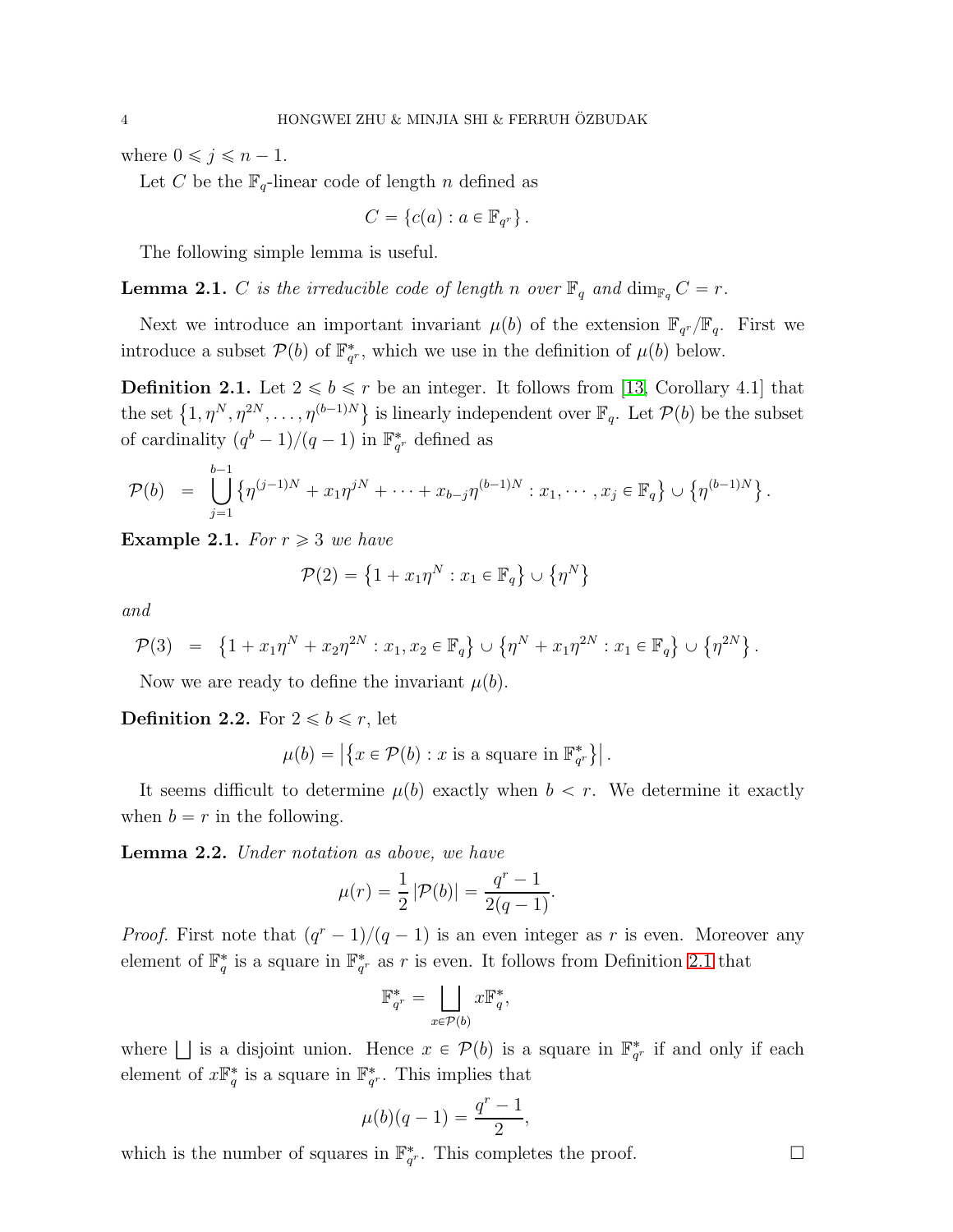<span id="page-4-1"></span>**Example 2.2.** *Here are some numerical examples about*  $\mu(b)$  *which computed by Magma.* 

| $\boldsymbol{p}$                                   | q               | $\overline{r}$   | $\overline{N}$ | $\it b$                                    | $\underline{\mu(b)}$                                                       |
|----------------------------------------------------|-----------------|------------------|----------------|--------------------------------------------|----------------------------------------------------------------------------|
| $\overline{3}$                                     | 3               | $\overline{2}$   | $\overline{2}$ | $\overline{\mathbf{c}}$                    | $=\frac{q^r-1}{2(q-1)}$<br>3<br>$\overline{2}$                             |
|                                                    |                 | $\overline{4}$   |                |                                            |                                                                            |
|                                                    | $\frac{3}{3}$   | $\overline{4}$   |                | $\frac{2}{3}$                              | 8                                                                          |
|                                                    | $\overline{3}$  | $\overline{4}$   |                | $\overline{4}$                             |                                                                            |
| $\begin{array}{c} 3 \\ 3 \\ 5 \end{array}$         | $\overline{5}$  | $\overline{c}$   |                |                                            | = $\frac{q^r - 1}{2(q-1)}$<br>= $\frac{q^r - 1}{2(q-1)}$<br>$\frac{20}{3}$ |
|                                                    |                 | $\overline{4}$   |                |                                            | $\overline{4}$                                                             |
|                                                    |                 | $\overline{4}$   |                | $\begin{array}{c} 2 \\ 2 \\ 3 \end{array}$ | 18                                                                         |
| $\frac{5}{5}$                                      | 55599           | $\overline{4}$   |                | $\overline{4}$                             | = $\frac{q^r - 1}{2(q-1)}$<br>= $\frac{q^r - 1}{2(q-1)}$                   |
| $\overline{3}$                                     |                 | $\overline{2}$   |                |                                            | $\frac{78}{5}$                                                             |
|                                                    |                 | $\overline{4}$   |                |                                            | $\overline{4}$                                                             |
| $\begin{array}{c} 3 \\ 3 \end{array}$              |                 | $\overline{4}$   |                |                                            | 50                                                                         |
|                                                    |                 | $\overline{4}$   |                | $2\ 2\ 3\ 4\ 2\ 3\ 4$                      | $\frac{q^r-1}{2(q-1)}$<br>410                                              |
|                                                    |                 | $\sqrt{6}$       |                |                                            | $\overline{4}$                                                             |
|                                                    | 9<br>9<br>9     | $\boldsymbol{6}$ |                |                                            | 51                                                                         |
|                                                    |                 | $\overline{6}$   |                |                                            | 401                                                                        |
|                                                    | 9<br>9          | $\boldsymbol{6}$ |                | $\overline{5}$                             | 3728                                                                       |
| $\begin{array}{c} 3 \\ 3 \\ 3 \\ 3 \\ \end{array}$ |                 | $\overline{6}$   |                | $\overline{6}$                             | 33215                                                                      |
|                                                    | $\frac{25}{25}$ | $\overline{2}$   |                |                                            | $5 = \frac{q^r - 1}{2(q-1)}$<br>= $\frac{q^r - 1}{2(q-1)}$<br>13           |
|                                                    |                 | $\overline{4}$   |                | $\begin{array}{c} 2 \\ 2 \\ 3 \end{array}$ | 11                                                                         |
| $\frac{5}{5}$                                      | 25              | $\overline{4}$   |                |                                            | 338                                                                        |
| $\overline{5}$                                     | 25              | $\overline{4}$   |                | $\overline{4}$                             | $\frac{q^r-1}{2(q-1)}$<br>8138                                             |

According to Example [2.2,](#page-4-1) when  $2 \leq b < r$ , we notice that the value of  $\mu(b)$  is close to, but not equal to,  $\frac{q^{b}-1}{2(q-1)}$  $\frac{q^{\circ}-1}{2(q-1)}$ . It is natural for us to arise such an open question as follows.

<span id="page-4-2"></span>**Open Problem 2.3.** Determine the invariant  $\mu(b)$  when  $2 \leq b \leq r$  or give good lower and upper bounds to  $\mu(b)$ .

# 3. The main results

Next we state our first main result. We completely determine the b-symbol Hamming weight of a given arbitrary nonzero codeword of C for  $2 \leq b < r$ . Recall that  $q = p^e$ ,  $p = \text{char } \mathbb{F}_q$  and p is odd.

<span id="page-4-0"></span>**Theorem 3.1.** Let  $a \in \mathbb{F}_{q^r}^*$ . Assume that  $2 \leq b < r$ . Then we determine  $w_b(c(a))$ *explicitly as follows:*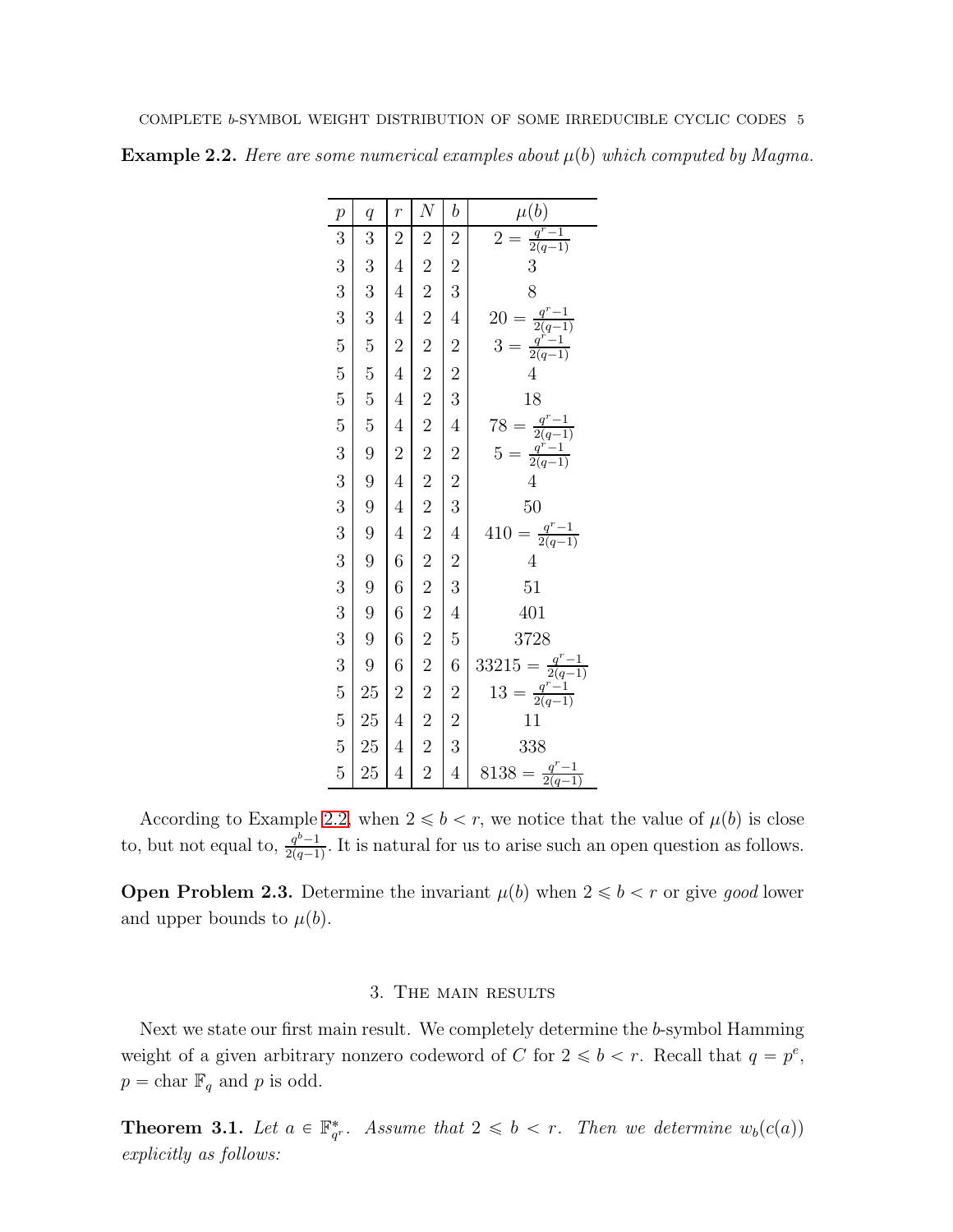• If  $p \equiv 1 \mod 4$  and a is a square in  $\mathbb{F}_{q^r}^*$ , then

$$
w_b(c(a)) = \frac{q^b - 1}{N(q-1)q^{b-1}} \left( q^r - \frac{q^r + (q-1)q^{r/2}}{q} \right) + \frac{2\mu(b)(q-1)q^{r/2}}{Nq^b}.
$$

• If  $p \equiv 1 \mod 4$  and a is a non-square in  $\mathbb{F}_{q^r}^*$ , then

$$
w_b(c(a)) = \frac{q^b - 1}{N(q-1)q^{b-1}} \left( q^r - \frac{q^r - (q-1)q^{r/2}}{q} \right) - \frac{2\mu(b)(q-1)q^{r/2}}{Nq^b}.
$$

• If  $p \equiv 3 \mod 4$  and a is a square in  $\mathbb{F}_{q^r}^*$ , then

$$
w_b(c(a)) = \frac{q^b - 1}{N(q-1)q^{b-1}} \left( q^r - \frac{q^r + (-1)^{er/2}(q-1)q^{r/2}}{q} \right) + \frac{2\mu(b)(-1)^{er/2}(q-1)q^{r/2}}{Nq^b}
$$

.

.

• If  $p \equiv 3 \mod 4$  and a *is a non-square in*  $\mathbb{F}_{q^r}^*$ , then

$$
w_b(c(a)) = \frac{q^b - 1}{N(q-1)q^{b-1}} \left( q^r - \frac{q^r - (-1)^{er/2}(q-1)q^{r/2}}{q} \right) - \frac{2\mu(b)(-1)^{er/2}(q-1)q^{r/2}}{Nq^b}
$$

<span id="page-5-0"></span>Remark 3.2. The Hamming weight distribution of the above cyclic codes has been considered in  $[9]$ , and C is a two-weight code under the Hamming metric. In this paper we consider b-symbol weight distribution of such codes. Using the map  $\pi_b$  in [\(1\)](#page-2-0), the problem becomes Hamming weight distribution of some 2-weight cyclic codes over the alphabet  $\mathbb{F}_q \times \cdots \mathbb{F}_q = \mathbb{F}_q^b$ , which is not a field. We remark that two-weight irreducible cyclic codes *over finite fields* were characterized in [\[12\]](#page-12-13), and it would be interesting to obtain such a characterization over the alphabet  $\mathbb{F}_q^b$ . We think that this would be related to Open Problem [2.3](#page-4-2) above.

It remains to consider  $r \leq b < n$  for C. Using [\[13,](#page-12-11) Theorem 4.2] and Lemma [2.2](#page-3-2) we obtain a nice formula in the following.

<span id="page-5-1"></span>**Theorem 3.3.** Let  $a \in \mathbb{F}_{q^r}^*$ . For  $r \leq b < n$  we have

$$
w_b(c(a))=n.
$$

Combining Theorem [3.1](#page-4-0) and Theorem [3.3](#page-5-1) we obtain the weight b-symbol Hamming weight enumerators of C completely.

<span id="page-5-2"></span>**Corollary 3.1.** *For*  $2 \le b \le r - 1$ *, the b-symbol Hamming weight enumerator of* C *is* 

$$
A(T) = 1 + \frac{q^{r} - 1}{2} (T^{u_1} + T^{u_2}),
$$

*where*

$$
u_1 = \begin{cases} \frac{q^b - 1}{N(q-1)q^{b-1}} \left( q^r - \frac{q^r + (q-1)q^{r/2}}{q} \right) + \frac{2\mu(b)(q-1)q^{r/2}}{Nq^b} & \text{if } p \equiv 1 \mod 4, \\ \frac{q^b - 1}{N(q-1)q^{b-1}} \left( q^r - \frac{q^r + (-1)^{er/2}(q-1)q^{r/2}}{q} \right) + \frac{2\mu(b)(-1)^{er/2}(q-1)q^{r/2}}{Nq^b} & \text{if } p \equiv 3 \mod 4, \end{cases}
$$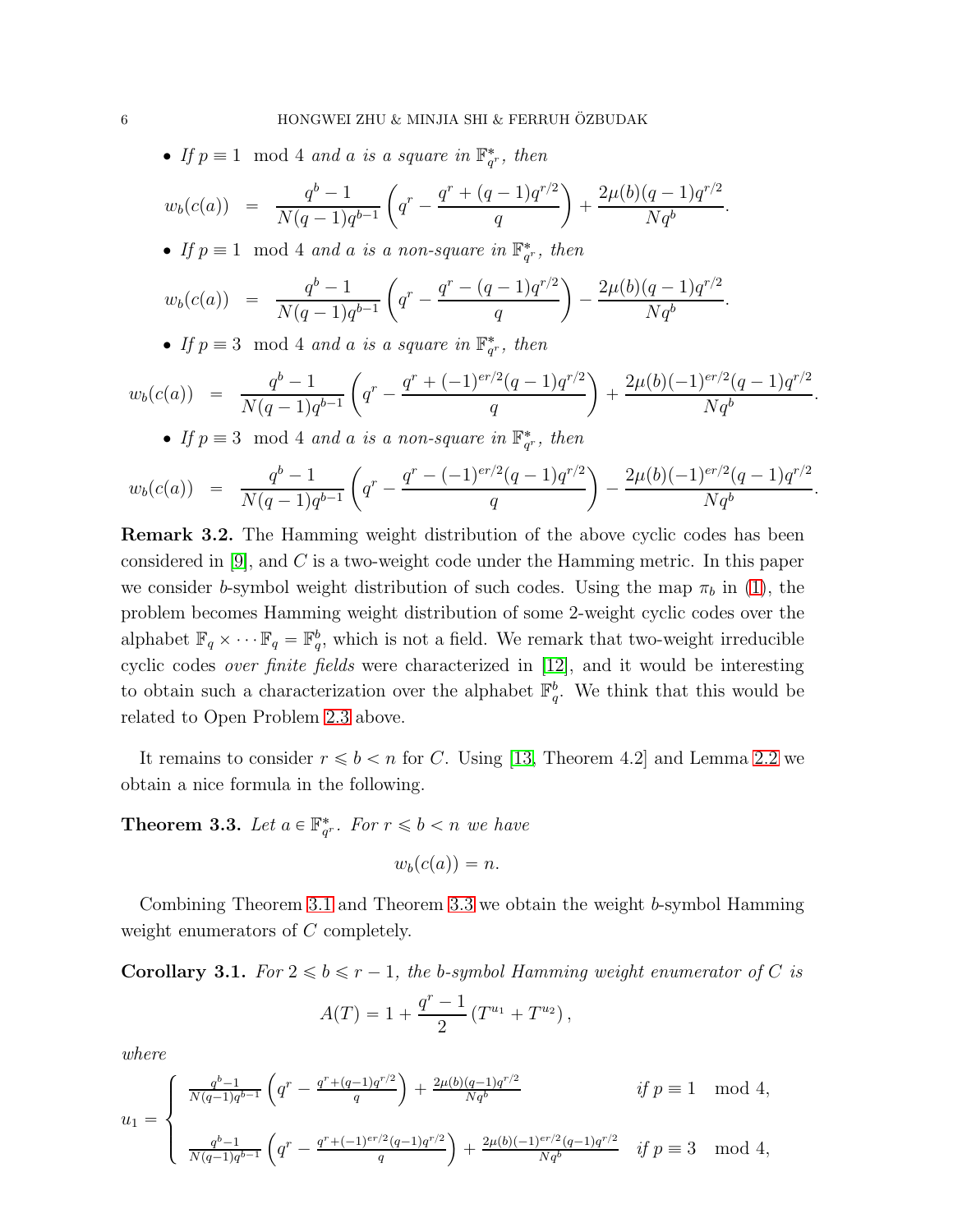*and*

$$
u_2 = \begin{cases} \frac{q^{b-1}}{N(q-1)q^{b-1}} \left( q^r - \frac{q^r - (q-1)q^{r/2}}{q} \right) - \frac{2\mu(b)(q-1)q^{r/2}}{Nq^b} & \text{if } p \equiv 1 \mod 4, \\ & \\ \frac{q^{b-1}}{N(q-1)q^{b-1}} \left( q^r - \frac{q^r - (-1)^{er/2}(q-1)q^{r/2}}{q} \right) - \frac{2\mu(b)(-1)^{er/2}(q-1)q^{r/2}}{Nq^b} & \text{if } p \equiv 3 \mod 4. \end{cases}
$$

*For*  $r \leq b < n - 1$ *, the b-symbol Hamming weight enumerator of C is* 

$$
A(T) = 1 + (q^r - 1)T^n.
$$

*Moreover,* C *is an MDS b*-symbol code when  $b = r$ .

# 4. Proofs of the main results

4.1. **Proof of Theorem [3.1.](#page-4-0)** For  $a \in \mathbb{F}_{q^r}$ , let  $\hat{c}(a) \in \mathbb{F}_q^{q^r-1}$  be the extended codeword of length  $q^r - 1$  defined as

<span id="page-6-2"></span>
$$
\hat{c}(a) = \left( \text{Tr}(a\eta^{0\cdot N}), \text{Tr}(a\eta^{1\cdot N}), \dots, \text{Tr}(a\eta^{j\cdot N}), \dots, \text{Tr}(a\eta^{(q^r-2)\cdot N}) \right),
$$

where  $0 \leq j \leq q^r - 2$ . As  $\eta^{nN} = 1$ , we observe that

(2) 
$$
w(c(a)) = \frac{1}{N}w(\hat{c}(a))
$$
 and  $w_b(c(a)) = \frac{1}{N}w_b(\hat{c}(a))$ 

for each  $2 \leq b \leq n - 1$ .

For  $a \in \mathbb{F}_{q^r}$ , let  $Z(a) \in \mathbb{C}$  be defined as

(3) 
$$
Z(a) = \frac{1}{q} \sum_{y \in \mathbb{F}_q} \sum_{x \in \mathbb{F}_{q^r}} e^{\frac{2\pi \sqrt{-1}}{p} \text{Tr}_{q/p} \left( y \text{Tr}_{q^r/q}(ax^N) \right)}.
$$

For each  $x \in \mathbb{F}_{q^r}^*$ , we observe that

<span id="page-6-1"></span><span id="page-6-0"></span>
$$
\sum_{y \in \mathbb{F}_q} e^{\frac{2\pi\sqrt{-1}}{p} \text{Tr}_{q/p}(y \text{Tr}_{q^r/q}(ax^N))} = \begin{cases} q & \text{if } \text{Tr}_{q^r/q}(ax^N) = 0, \\ 0 & \text{otherwise.} \end{cases}
$$

This implies that

(4) 
$$
w(\hat{c}(a)) = q^r - Z(a).
$$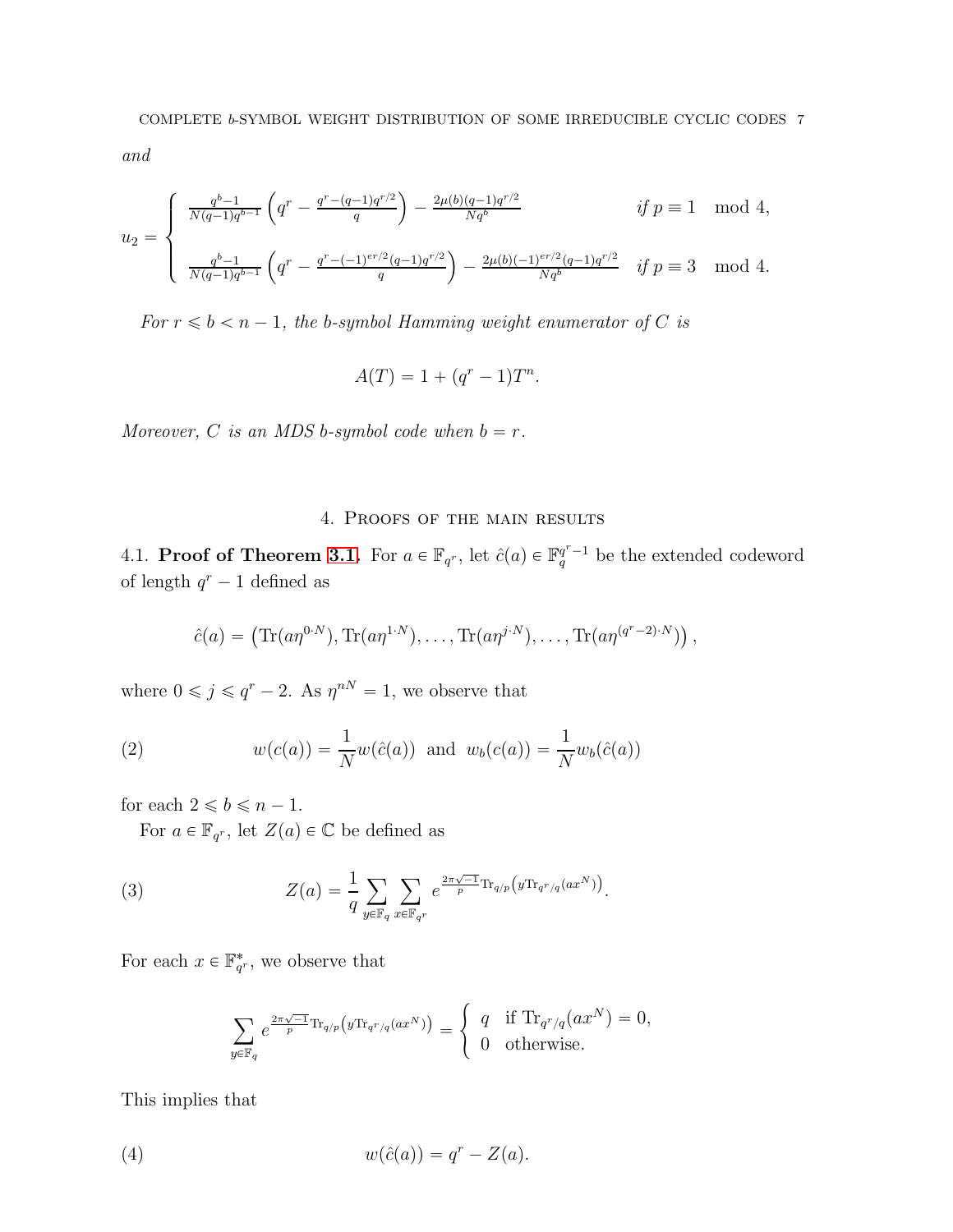Let  $H \leq \mathbb{F}_{q^r}^*$  be the multiplicative subgroup of order  $\frac{q^r-1}{N}$  $\frac{-1}{N}$ . Using [\(3\)](#page-6-0) we obtain that

<span id="page-7-2"></span>
$$
Z(a) = \frac{1}{q} \left\{ q^r + \sum_{y \in \mathbb{F}_q^*} \sum_{x \in \mathbb{F}_{q^r}} e^{\frac{2\pi\sqrt{-1}}{p} \text{Tr}_{q^r/q}(y \text{Tr}_{q^r/q}(ax^N))} \right\}
$$
  
\n
$$
= \frac{1}{q} \left\{ q^r + \sum_{y \in \mathbb{F}_q^*} \left[ 1 + \sum_{x \in \mathbb{F}_{q^r}^*} e^{\frac{2\pi\sqrt{-1}}{p} \text{Tr}_{q^r/p}(ayx^N)} \right] \right\}
$$
  
\n(5)  
\n
$$
= \frac{1}{q} \left\{ q^r + q - 1 + \sum_{y \in \mathbb{F}_q^*} \sum_{x \in \mathbb{F}_{q^r}^*} e^{\frac{2\pi\sqrt{-1}}{p} \text{Tr}_{q^r/p}(ayx^N)} \right\}
$$
  
\n
$$
= \frac{1}{q} \left\{ q^r + q - 1 + N \sum_{y \in \mathbb{F}_q^*} \sum_{z \in H} e^{\frac{2\pi\sqrt{-1}}{p} \text{Tr}_{q^r/p}(ayz)} \right\}
$$

It is well known (see, for example, [\[11,](#page-12-14) Theorem 5.15]) that

<span id="page-7-3"></span>(6) 
$$
\sum_{\substack{y \in \mathbb{F}_q^* \\ y \text{ is square}}} e^{\frac{2\pi\sqrt{-1}}{p} \text{Tr}_{q^r/p}(y)} = \begin{cases} \frac{-q^{r/2} - 1}{2} & \text{if } p \equiv 1 \mod 4, \\ \frac{-(-1)^{er/2} q^{r/2} - 1}{2} & \text{if } p \equiv 3 \mod 4, \end{cases}
$$

and

<span id="page-7-4"></span>(7) 
$$
\sum_{y \in \mathbb{F}_{q^r}^*} e^{\frac{2\pi \sqrt{-1}}{p} \text{Tr}_{q^r/p}(y)} = \begin{cases} \frac{q^{r/2} - 1}{2} & \text{if } p \equiv 1 \mod 4, \\ \frac{(-1)^{er/2} q^{r/2} - 1}{2} & \text{if } p \equiv 3 \mod 4, \end{cases}
$$
  
*y* is non-square

The following lemma is also useful.

<span id="page-7-1"></span>**Lemma 4.1.** *Consider*  $\mathbb{F}_q^* \times H$  *as a group with componentwise multiplicative operations.* Let  $\phi$  *be the map defined as* 

$$
\begin{array}{rcl}\n\phi: \mathbb{F}_q^* \times H & \to & \mathbb{F}_{q^r}^* \\
(y, z) & \mapsto & yz\n\end{array}
$$

*Then*  $\phi$  *is a group homomorphism and* Ker  $\phi = \{(h, h^{-1}) : h \in H_0\}$ , where  $H_0 \leq \mathbb{F}_{q^r}^*$  *is the multiplicative subgroup of order*  $\frac{2(q-1)}{N}$ *.* 

*Proof.* Note that  $(y, z) \in \text{Ker } \phi$  if and only if  $yz = 1$ . This implies that if  $(y, z) \in$ Ker  $\phi$ , then  $y \in \mathbb{F}_q^* \cap H$ ,  $z \in \mathbb{F}_q^* \cap H$  and  $z = y^{-1}$ . Conversely if  $h \in \mathbb{F}_q^* \cap H$ , then  $(h, h^{-1}) \in \text{Ker } \phi$ . It remains to prove that  $\mathbb{F}_q^* \cap H = H_0$ . This is equivalent to the statement that

<span id="page-7-0"></span>(8) 
$$
\gcd\left(q-1,\frac{q^r-1}{N}\right) = \frac{2(q-1)}{N}.
$$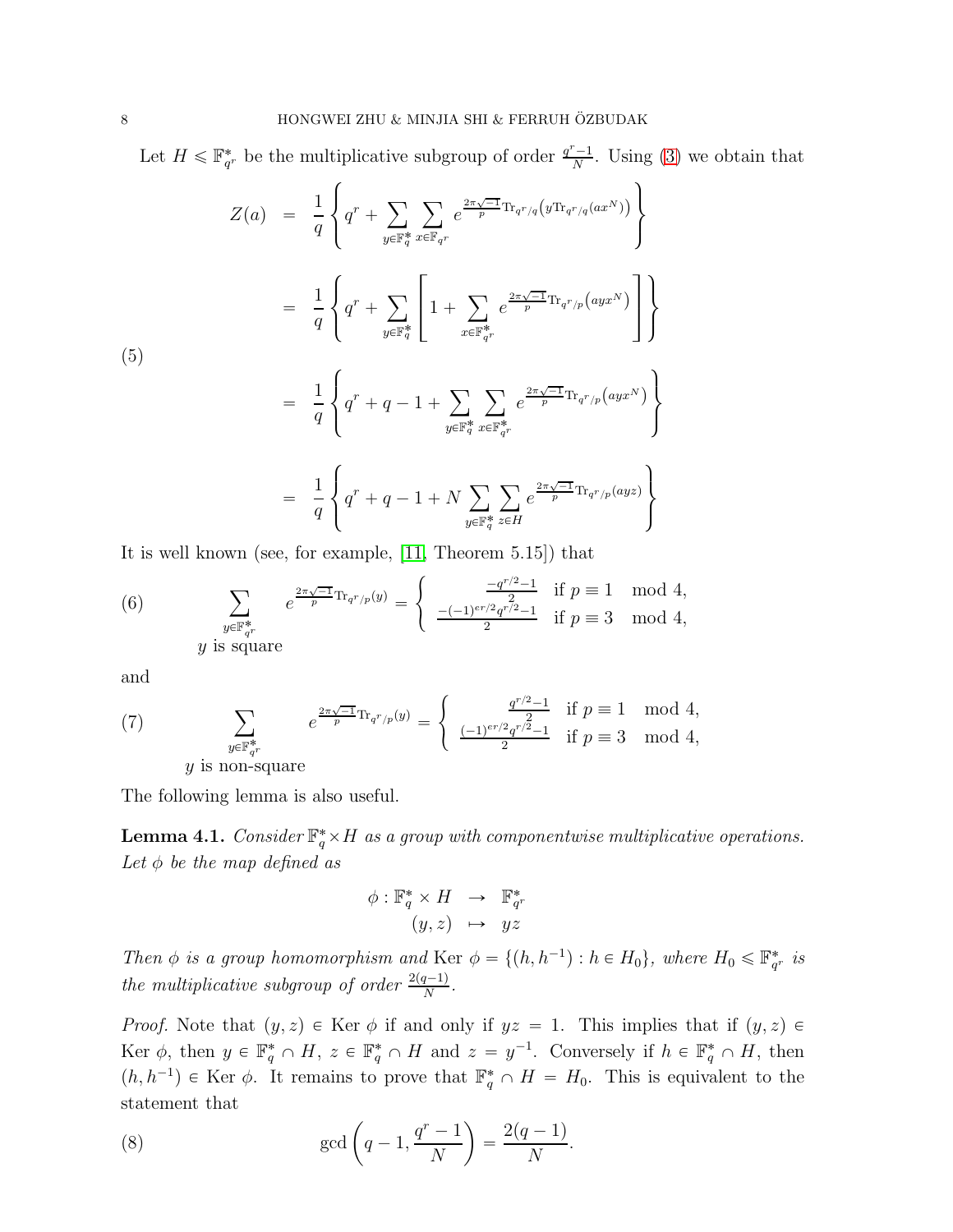Note that gcd  $\left(\frac{q^r-1}{q-1}\right)$  $\left(\frac{p^{r}-1}{q-1}, N\right) = 2$  by one of the main assumptions of this paper in Section 2. Hence we have

<span id="page-8-0"></span>(9) 
$$
\gcd\left(\frac{q^r - 1}{2(q - 1)}, \frac{N}{2}\right) = 1.
$$

As  $\frac{N}{2}$  $\frac{q^r-1}{2}$  and  $\frac{q^r-1}{2} = \frac{q^r-1}{2(q-1)}$  $\frac{q'-1}{2(q-1)} \cdot (q-1)$ , using [\(9\)](#page-8-0) we conclude that

<span id="page-8-1"></span>
$$
\frac{N}{2}\left| \left( q-1\right) \right|
$$

Moreover  $2 \nvert$  $q^r-1$  $q^{\prime}\frac{-1}{q-1}$  as r is even and q is odd. Using [\(10\)](#page-8-1) we obtain that

<span id="page-8-2"></span>(11) 
$$
\frac{2(q-1)}{N} \left| \gcd\left(q-1, \frac{q^r - 1}{N}\right) \right|.
$$

Combining  $(9)$  and  $(11)$  we conclude that the statement in  $(8)$  holds. This completes the proof.  $\Box$ 

In the following lemma we use the multiset notation  $\{*\cdots*\}$  and the multiplicities are denoted as multiplication coefficients. For example we have  $\{x_1, x_1, x_2\} = \{*2$ .  $x_1, x_2*\}.$ 

<span id="page-8-4"></span>**Lemma 4.2.** Let  $a \in \mathbb{F}_{q^r}^*$ . Using the multiset notation as above we have the followings:

.

' *If* a *is a square, then*

$$
\{ \ast ayz : y \in \mathbb{F}_q^*, \ z \in H \ast \} = \left\{ \ast \frac{2(q-1)}{N} \cdot x : x \in \mathbb{F}_{q^r}^*, \ x \ \text{is a square*} \right\}
$$

' *If* a *is a non-square, then*

$$
\{*ayz: y \in \mathbb{F}_q^*, z \in H*\} = \left\{\ast \frac{2(q-1)}{N} \cdot x: x \in \mathbb{F}_{q^r}^*, x \text{ is a non-square*}\right\}.
$$

*Proof.* First we assume that  $a = 1$ . The homomorphism  $\phi : \mathbb{F}_q^* \times H \to \mathbb{F}_{q^r}^*$  defined in Lemma [4.1](#page-7-1) has a kernel of cardinality  $\frac{2(q-1)}{N}$  by Lemma [4.1.](#page-7-1) This implies that the image of  $\phi$  has cardinality

<span id="page-8-3"></span>(12) 
$$
\frac{(q-1)\frac{q^r-1}{N}}{\frac{2(q-1)}{N}} = \frac{q^r-1}{2}.
$$

Moreover  $\phi(y, z)$  is a square in  $\mathbb{F}_{q^r}^*$  for any  $y \in \mathbb{F}_q^*$  and  $z \in H$  as r is even and N is even. Hence using [\(12\)](#page-8-3) we obtain that  $\text{Im}\phi$  is exactly the set  $\{x \in \mathbb{F}_{q^r}^* : x \text{ is a square}\}.$ Counting the multiplicities we complete the proof if  $a = 1$ .

If  $a \in \mathbb{F}_{q^r}^* \setminus \{1\}$  is a square, then it is clear that the multiset  $\{*ayz : y \in \mathbb{F}_q^*, z \in H^*\}$ is the same as the multiset  $\{ *yz : y \in \mathbb{F}_q^*, z \in H* \}.$ 

If  $a \in \mathbb{F}_{q^r}^*$  is a non-square, then we obtain that the set  $\{ayz : y \in \mathbb{F}_q^*, z \in H\}$  is equal to the set  $\{x : x \in \mathbb{F}_{q^r}^*, x \text{ is a non-square}\}\.$  Moreover the multiplicities are the same. This completes the proof.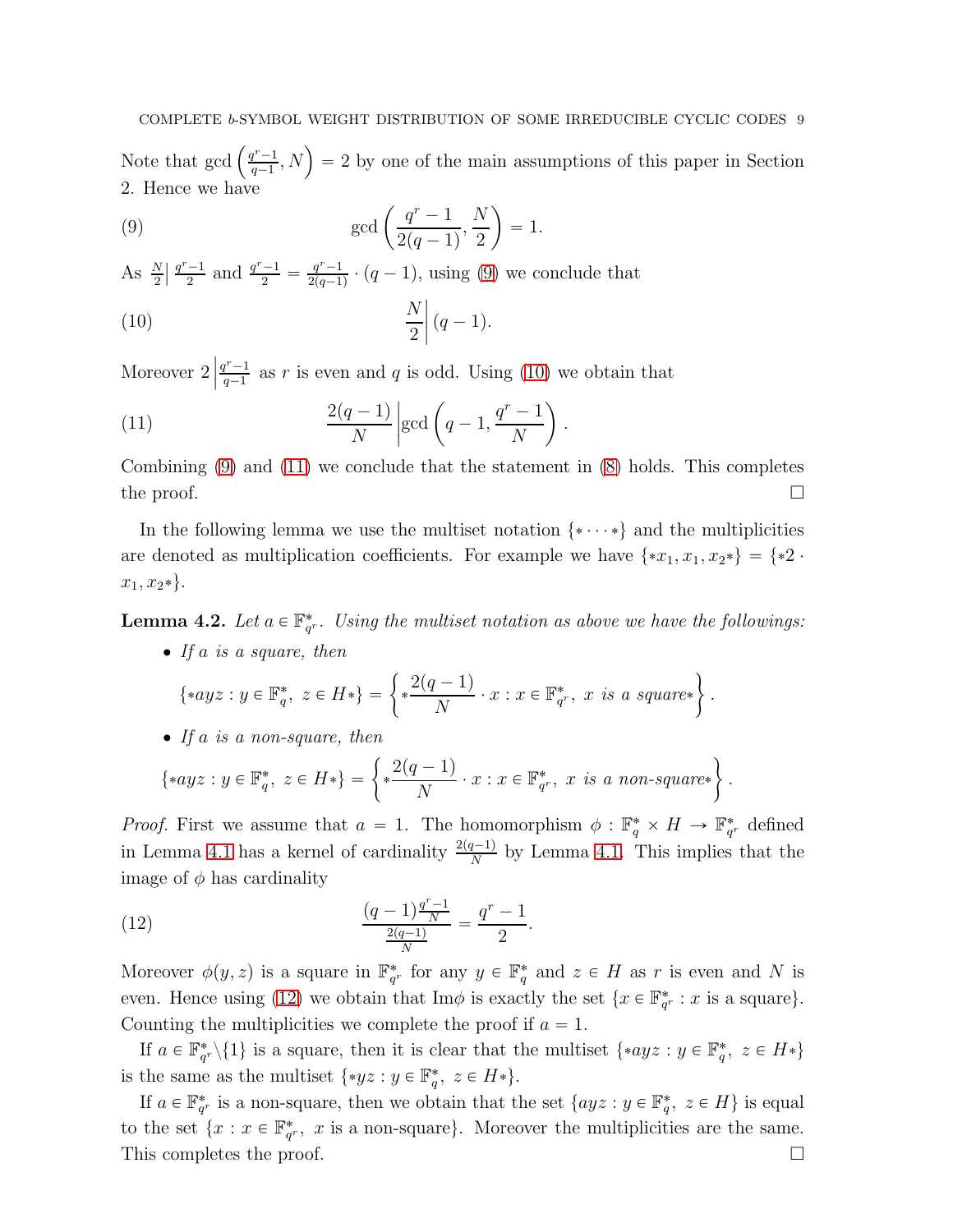Assume that  $a \in \mathbb{F}_{q^r}^*$  is a square. Using [\(5\)](#page-7-2), [\(6\)](#page-7-3) and Lemma [4.2](#page-8-4) we obtain that

<span id="page-9-1"></span>(13)  
\n
$$
Z(a) = \frac{1}{q} \left\{ q^r + q - 1 + N \frac{2(q-1)}{N} \sum_{\substack{y \in \mathbb{F}_{q^r}^* \\ y \text{ is square}}} e^{\frac{2\pi \sqrt{-1}}{p} \text{Tr}_{q^r/p}(y)} \right\}
$$
\n
$$
= \begin{cases}\n\frac{1}{q} \left( q^r + q - 1 + 2(q-1) \frac{-q^{r/2} - 1}{2} \right) & \text{if } p \equiv 1 \mod 4, \\
\frac{1}{q} \left( q^r + q - 1 + 2(q-1) \frac{q^{r/2} - 1}{2} \right) & \text{if } p \equiv 3 \mod 4, \\
\frac{q^r - (q-1)q^{r/2}}{q} & \text{if } p \equiv 1 \mod 4, \\
\frac{q^r - (-1)^{er/2}(q-1)q^{r/2}}{q} & \text{if } p \equiv 3 \mod 4,\n\end{cases}
$$

Next we assume that  $a \in \mathbb{F}_{q^r}^*$  is a non-square. Using [\(5\)](#page-7-2), [\(7\)](#page-7-4) and Lemma [4.2](#page-8-4) similarly we obtain that

<span id="page-9-2"></span>(14) 
$$
Z(a) = \begin{cases} \frac{q^r + (q-1)q^{r/2}}{q} & \text{if } p \equiv 1 \mod 4, \\ \frac{q^r + (-1)^{er/2}(q-1)q^{r/2}}{q} & \text{if } p \equiv 3 \mod 4, \end{cases}
$$

Recall that the set  $P(b)$  is defined in Definition [2.1.](#page-3-1) An important result obtained in [\[13\]](#page-12-11) using algebraic curves over finite fields is that

(15) 
$$
w_b(\hat{c}(a)) = \frac{1}{q^{b-1}} \sum_{\theta \in \mathcal{P}(b)} w(\hat{c}(\theta a)).
$$

<span id="page-9-0"></span>Recall that  $\mu(b)$  is the integer defined in Definition [2.2.](#page-3-0)

Now assume that  $p \equiv 1 \mod 4$  and a is a square in  $\mathbb{F}_{q^r}^*$ . Combining [\(4\)](#page-6-1), [\(13\)](#page-9-1), [\(14\)](#page-9-2) and [\(15\)](#page-9-0) we obtain that

<span id="page-9-3"></span>(16)  

$$
w_b(\hat{c}(a)) = \frac{1}{q^{b-1}} \left( \mu(b) \left[ q^r - \frac{q^r - (q-1)q^{r/2}}{q} \right] \right)
$$

$$
+ \frac{1}{q^{b-1}} \left( \left( \frac{q^b - 1}{q - 1} - \mu(b) \right) \left[ q^r - \frac{q^r + (q-1)q^{r/2}}{q} \right] \right)
$$

$$
= \frac{q^b - 1}{(q-1)q^{b-1}} \left( q^r - \frac{q^r + (q-1)q^{r/2}}{q} \right) + \frac{2\mu(b)(q-1)q^{r/2}}{q^b}.
$$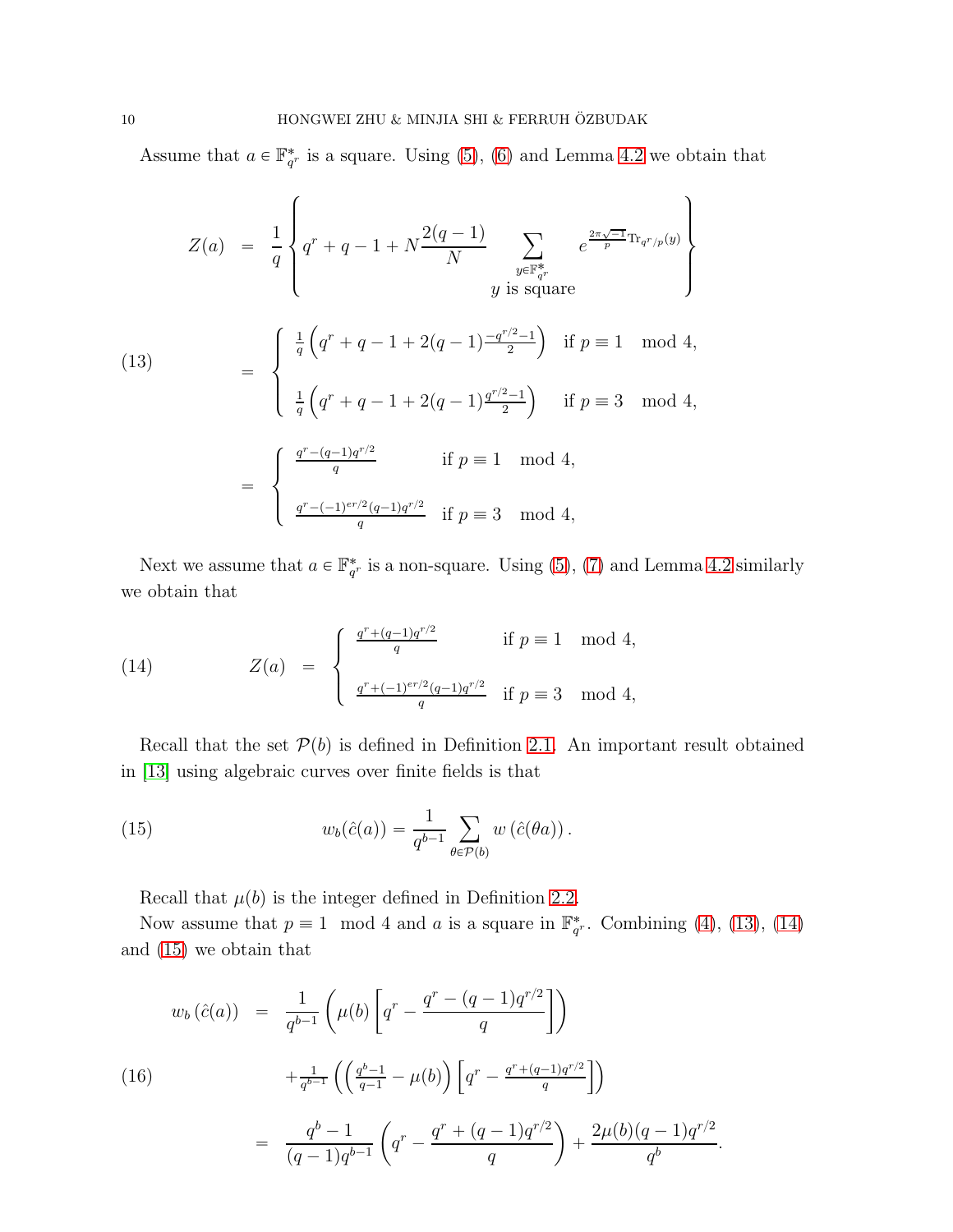Next assume that  $p \equiv 1 \mod 4$  and a is a non-square in  $\mathbb{F}_{q^r}^*$ . Combining [\(4\)](#page-6-1), [\(13\)](#page-9-1), [\(14\)](#page-9-2) and [\(15\)](#page-9-0) we obtain that

<span id="page-10-0"></span>(17)  

$$
w_b(\hat{c}(a)) = \frac{1}{q^{b-1}} \left( \mu(b) \left[ q^r - \frac{q^r + (q-1)q^{r/2}}{q} \right] \right)
$$

$$
+ \frac{1}{q^{b-1}} \left( \left( \frac{q^b - 1}{q - 1} - \mu(b) \right) \left[ q^r - \frac{q^r - (q-1)q^{r/2}}{q} \right] \right)
$$

$$
= \frac{q^b - 1}{(q-1)q^{b-1}} \left( q^r - \frac{q^r - (q-1)q^{r/2}}{q} \right) - \frac{2\mu(b)(q-1)q^{r/2}}{q^b}.
$$

Again next assume that  $p \equiv 3 \mod 4$  and a is a square in  $\mathbb{F}_{q^r}^*$ . Combining [\(4\)](#page-6-1), [\(13\)](#page-9-1), [\(14\)](#page-9-2) and [\(15\)](#page-9-0) we obtain that

<span id="page-10-1"></span>
$$
w_b(\hat{c}(a)) = \frac{1}{q^{b-1}} \left( \mu(b) \left[ q^r - \frac{q^r - (-1)^{er/2} (q-1) q^{r/2}}{q} \right] \right)
$$
  
\n
$$
(18) + \frac{1}{q^{b-1}} \left( \left( \frac{q^b - 1}{q - 1} - \mu(b) \right) \left[ q^r - \frac{q^r + (-1)^{er/2} (q-1) q^{r/2}}{q} \right] \right)
$$
  
\n
$$
= \frac{q^b - 1}{(q-1) q^{b-1}} \left( q^r - \frac{q^r + (-1)^{er/2} (q-1) q^{r/2}}{q} \right) + \frac{2\mu(b) (-1)^{er/2} (q-1) q^{r/2}}{q^b}.
$$

Finally assume that  $p \equiv 3 \mod 4$  and a is a non-square in  $\mathbb{F}_{q^r}^*$ . Combining [\(4\)](#page-6-1), [\(13\)](#page-9-1), [\(14\)](#page-9-2) and [\(15\)](#page-9-0) we obtain that

<span id="page-10-2"></span>
$$
w_b(\hat{c}(a)) = \frac{1}{q^{b-1}} \left( \mu(b) \left[ q^r - \frac{q^r + (-1)^{er/2} (q-1) q^{r/2}}{q} \right] \right)
$$
  
\n
$$
(19) \qquad + \frac{1}{q^{b-1}} \left( \left( \frac{q^b - 1}{q - 1} - \mu(b) \right) \left[ q^r - \frac{q^r - (-1)^{er/2} (q-1) q^{r/2}}{q} \right] \right)
$$
  
\n
$$
= \frac{q^b - 1}{(q-1) q^{b-1}} \left( q^r - \frac{q^r - (-1)^{er/2} (q-1) q^{r/2}}{q} \right) - \frac{2\mu(b) (-1)^{er/2} (q-1) q^{r/2}}{q^b}.
$$

Using  $(2)$ ,  $(16)$ ,  $(17)$ ,  $(18)$  and  $(19)$  we complete the proof of Theorem [3.1.](#page-4-0)

4.2. Proof of Theorem [3.3.](#page-5-1) If  $r < b \le n - 1$ , then using the proof of [\[13,](#page-12-11) Theorem 4.2] we obtain that  $w_b(c(a)) = w_r(c(a))$ . It remains to prove Theorem [3.3](#page-5-1) for  $b = r$ .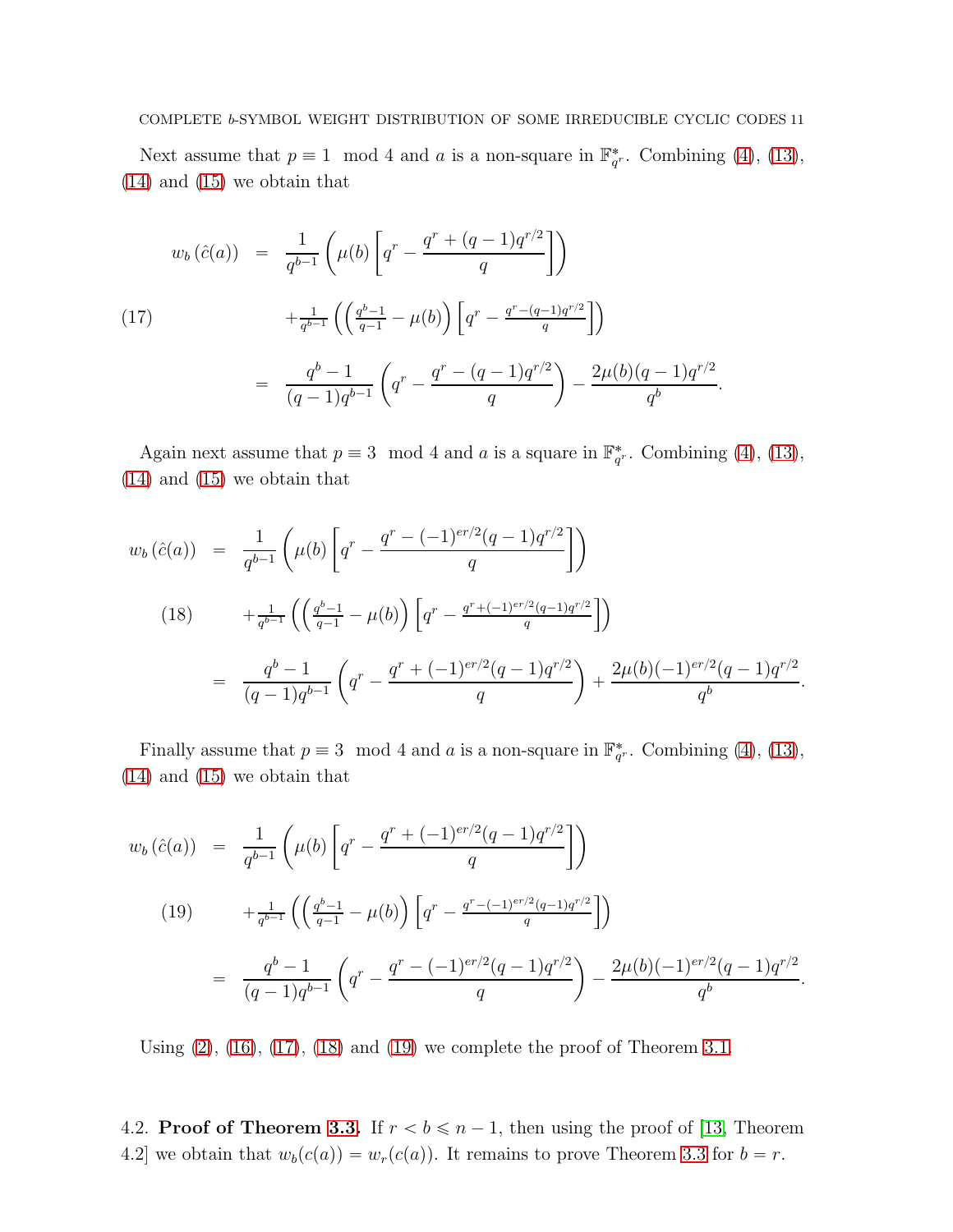Assume that  $p \equiv 1 \mod 4$  and a is a square in  $\mathbb{F}_{q^r}^*$ . Then using Lemma [2.2](#page-3-2) and Theorem [3.1](#page-4-0) we obtain that  $\mu(r) = \frac{q^r - 1}{2(a-1)}$  $\frac{q'-1}{2(q-1)}$  and hence

$$
w_r(c(a)) = \frac{q^r - 1}{N(q - 1)q^{r-1}} \left( q^r - \frac{q^r + (q - 1)q^{r/2}}{q} \right) + \frac{(q^r - 1)q^{r/2}}{Nq^r}
$$

$$
= \frac{q^r - 1}{N(q - 1)q^{r-1}} \left( q^r - q^{r-1} \right) + \frac{q^r - 1}{Nq^r} \left( -q^{r/2} + q^{r/2} \right)
$$

$$
= \frac{(q^r - 1)q^{r-1}}{Nq^{r-1}} = \frac{q^r - 1}{N} = n.
$$

The proof is similar for the case that  $p \equiv 1 \mod 4$  and a is a non-square.

Next assume that  $p \equiv 3 \mod 4$  and a is a square in  $\mathbb{F}_{q^r}^*$ . Then similarly using Lemma [2.2](#page-3-2) and Theorem [3.1](#page-4-0) we obtain that

$$
w_r(c(a)) = \frac{q^r - 1}{N(q - 1)q^{r-1}} \left( q^r - \frac{q^r + (-1)^{er/2}(q - 1)q^{r/2}}{q} \right) + \frac{(-1)^{er/2}(q^r - 1)q^{r/2}}{Nq^r}
$$
  

$$
= \frac{q^r - 1}{N(q - 1)q^{r-1}} \left( q^r - q^{r-1} \right) + \frac{(-1)^{er/2}q^r - 1}{Nq^r} \left( -q^{r/2} + q^{r/2} \right)
$$
  

$$
= \frac{(q^r - 1)q^{r-1}}{Nq^{r-1}} = \frac{q^r - 1}{N} = n.
$$

The proof is similar for the case that  $p \equiv 3 \mod 4$  and a is a non-square. From the definition of the MDS b-symbol codes, it is easy to check that C is MDS when  $b = r$ . This completes the proof of Theorem [3.3.](#page-5-1)

**Example 4.1.** Let  $\gamma$  be a primitive element of  $\mathbb{F}_{81}$  with  $\gamma^4 + 2\gamma^3 + 2 = 0$ .

*According to Table 1 of* [\[9\]](#page-12-12)*, the Hamming weight enumerator of* C *is*  $1 + A_{24}^{(1)}T^{24} +$  $A_{30}^{(1)}T^{30} = 1 + 40T^{24} + 40T^{30}$  when  $q = 3, r = 4, N = 2$  and  $gcd(\frac{q^r-1}{q-1})$  $\frac{q^{r}-1}{q-1}, N) = 2$ . When  $b = 2, |\mathcal{P}(2)| = q + 1 = 4.$  Let  $\mathcal{P}(2) = \{1, \gamma^2, 1 + \gamma^2, 1 + 2\gamma^2\}.$  If  $a \in C_i^{(2,r)}$  $i^{(2,r)}$ , then  $\gamma^2 a, (1 + \gamma^2)a = \gamma^{58} a \in C_i^{(2,r)}$  $\gamma_i^{(2,r)}$ ,  $(1+2\gamma^2)a = \gamma^{65}a \in C_{i+1(i)}^{(2,r)}$  $\lim_{i+1 \text{ (mod } 2)}$ , where  $i = 0, 1$ . According *to the equality [\(15\)](#page-9-0), we have*

$$
w_2(c(a)) = \frac{1}{3} [w_1(c(a)) + w_1(c(\gamma^2 a)) + w_1(c((1 + \gamma^2)a)) + w_1(c((1 + 2\gamma^2)a))]
$$
  
= 
$$
\begin{cases} \frac{1}{3}(24 + 24 + 24 + 30) = 34 & a \in C_0^{(2,r)}, \\ \frac{1}{3}(30 + 30 + 30 + 24) = 38 & a \in C_1^{(2,r)}. \end{cases}
$$

*Therefore the* 2-symbol Hamming weight enumerator of C is  $1 + A_{34}^{(2)}T^{34} + A_{38}^{(2)}T^{38} =$  $1 + |C_0^{(2,r)}|T^{34} + |C_1^{(2,r)}|T^{38} = 1 + 40T^{34} + 40T^{38}.$ 

*Combining Example* [2.2](#page-4-1) *and Corollary* [3.1,](#page-5-2) *we have*  $\mu(2) = 3$ ,  $u_1 = 38$  *and*  $u_2 = 34$ , *which is the same as above result. The above result also verified by Magma experiment.*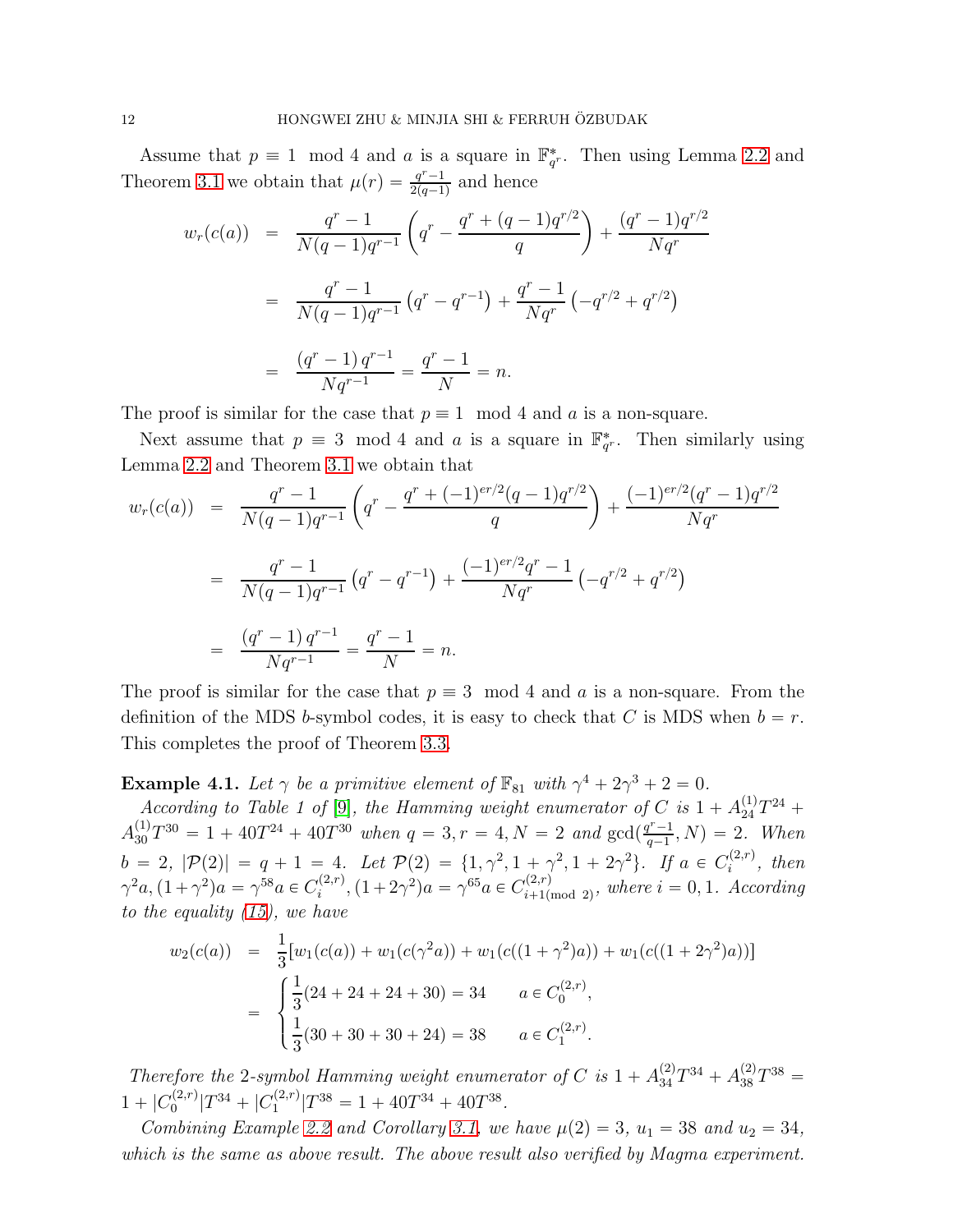## **ACKNOWLEDGEMENT**

This research is supported by National Natural Science Foundation of China (12071001, 61672036), Excellent Youth Foundation of Natural Science Foundation of Anhui Province (1808085J20) and the Academic Fund for Outstanding Talents in Universities (gxb $jZD03$ ).

The authors are grateful to Prof. Tor Helleseth for helpful discussions and suggestions.

#### **REFERENCES**

- <span id="page-12-1"></span><span id="page-12-0"></span>[1] Y. Cassuto and M. Blaum: *Codes for symbol-pair read channels*, in Proc. Int. Symp. Inf. Theory, Austin, TX, USA, Jun. (2010), pp. 988–992.
- <span id="page-12-2"></span>[2] Y. Cassuto and M. Blaum: *Codes for symbol-pair read channels*, IEEE Trans. Inform. Theory 57 (2011), no. 12, pp. 8011–8020.
- <span id="page-12-3"></span>[3] Y. Cassuto and S. Litsyn: *Symbol-pair codes: Algebraic constructions and asymptotic bounds*, in Proc. Int. Symp. Inf. Theory, St. Petersburg, Russia, Jul./Aug. (2011), pp. 2348–2352.
- <span id="page-12-4"></span>[4] Y.M. Chee, L. Ji, H.M. Kiah, C. Wang and J. Yin: *Maximum distance separable codes for symbol pair read channels, IEEE Trans. Inform. Theory*, 59 (2013), no. 11, pp. 7259–7267.
- <span id="page-12-5"></span>[5] Y.M. Chee, H.M. Kiah, C. Wang and J. Yin: *Maximum distance separable symbol-pair codes*, In: Proc. IEEE Int. Symp. Inf. Theory, Cambridge, MA, USA, (2012), 2886–2890.
- <span id="page-12-6"></span>[6] B. Chen, L. Lin and H. Liu: *Constacyclic symbol-pair codes: lower bounds and optimal constructions*, IEEE Trans. Inform. Theory 63 (2017) no. 12, pp. 7661–7666.
- <span id="page-12-7"></span>[7] B. Ding, G. Ge, J. Zhang, T. Zhang and Y. Zhang: *New constructions of MDS symbol-pair codes. Des. Codes Cryptogr.*, 86 (2018) no. 4, pp. 841–859.
- <span id="page-12-12"></span>[8] B. Ding, T. Zhang and G. Ge: *Maximum distance separable codes for b-symbol read channels, Finite Fields Appl.*, 49 (2018), pp. 180–197.
- <span id="page-12-8"></span>[9] C. Ding and J. Yang: *Hamming weights in irreducible cyclic codes*, Discrete Math. 313 (2013), no. 4, pp. 434–446.
- <span id="page-12-14"></span>[10] X. Kai, S. Zhu, and P. Li: *A construction of new MDS symbol-pair codes*, IEEE Trans. Inform. Theory 61 (2015), no. 11, pp. 5828–5834.
- <span id="page-12-13"></span>[11] R. Lidl and H. Niederreiter: *Finite Fields*, Second Edition, Encyclopedia of Mathematics and its Applications, 20, Cambridge University Press, Cambridge, 1997.
- <span id="page-12-11"></span>[12] B. Schmidt and C. White, *All two-weight irreducible cyclic codes?*, Finite Fields Appl. 8 (2002), no. 1, pp. 1–17.
- <span id="page-12-10"></span>[13] M. Shi, F. Ozbudak and P. Solé : *Geometric Approach to b-Symbol Hamming Weights of Cyclic Codes*, IEEE Trans. Inform. Theory, accepted, 2021.
- <span id="page-12-9"></span>[14] Z. Sun, S. Zhu and L. Wang: *The symbol-pair distance distribution of a class of repeated-root cyclic codes over*  $\mathbb{F}_{p^m}$ , Cryptogr. Commun., **10** (2018), no. 4, pp. 643–653.
- [15] E. Yaakobi, J. Bruck and P. H. Siegel: *Constructions and Decoding of Cyclic Codes Over* b*-Symbol Read Channels*, IEEE Trans. Inform. Theory 62 (2016), no. 4, pp. 1541–1551.

# 5. appendix

Using algebraic curves, Shi *et al.* [\[13\]](#page-12-11) proved that the equality [\(15\)](#page-9-0) holds. Here we give another proof which using exponent sum.